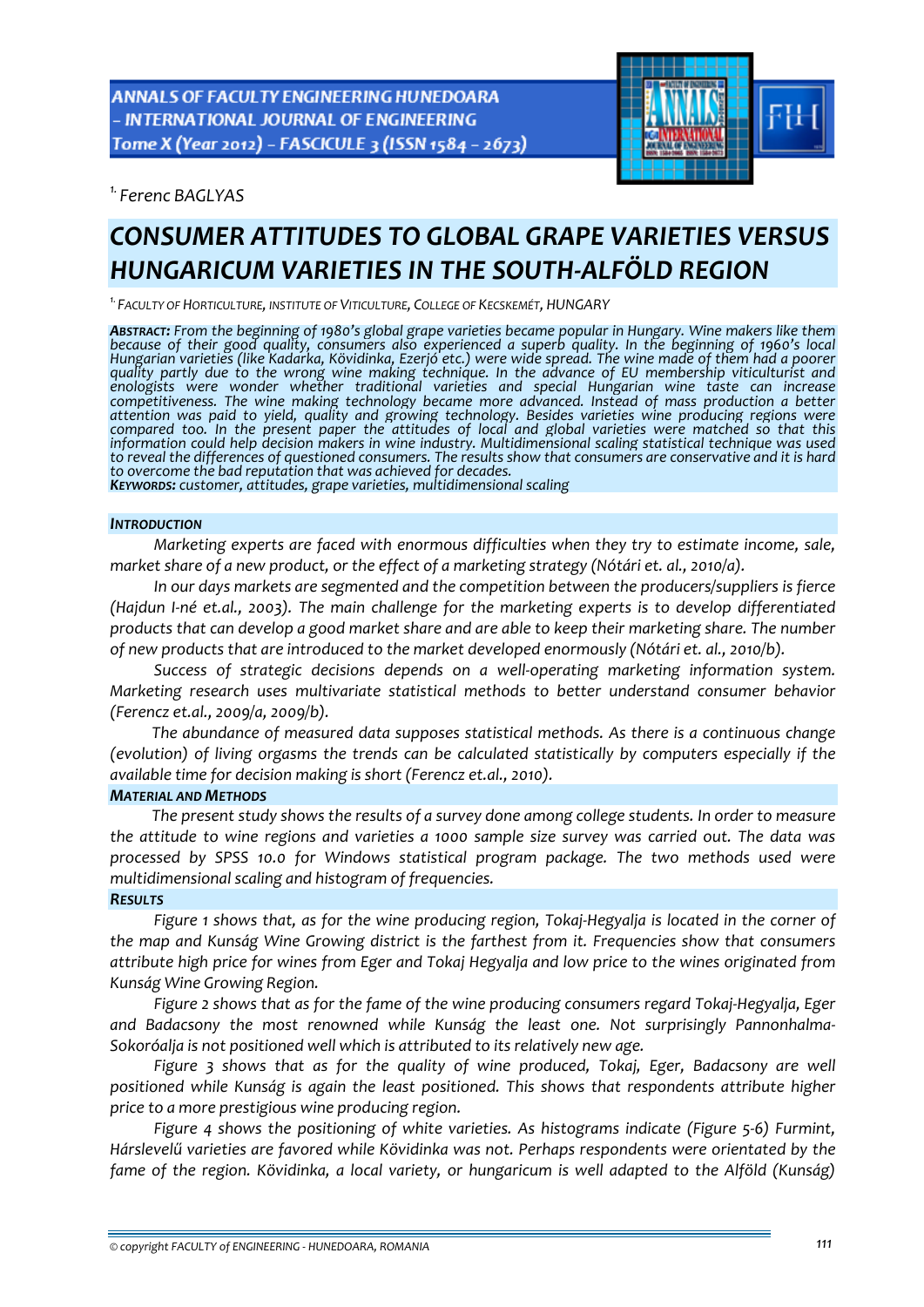region which gives a light table wine. This variety is takes an important part in the wine strategy of the *Alföld (Kunság) region. It is going to be difficult for the marketing experts to reposition this variety.*



*Figure 1. Positioning according to price of the wine*

*Among red varieties so called "global" varieties (Merlot, Cabernet sauvignon) are preferred to local wines. Kadarka is the least favored hungaricum variety. Zweigelt is in an intermediate position (Figure 7.). Histograms help to reveal the inner structure of the relations (Figure 8‐9.)*



*Figure 2. Positioning according to fame*



*Figure 3. Positioning according to quality of wine*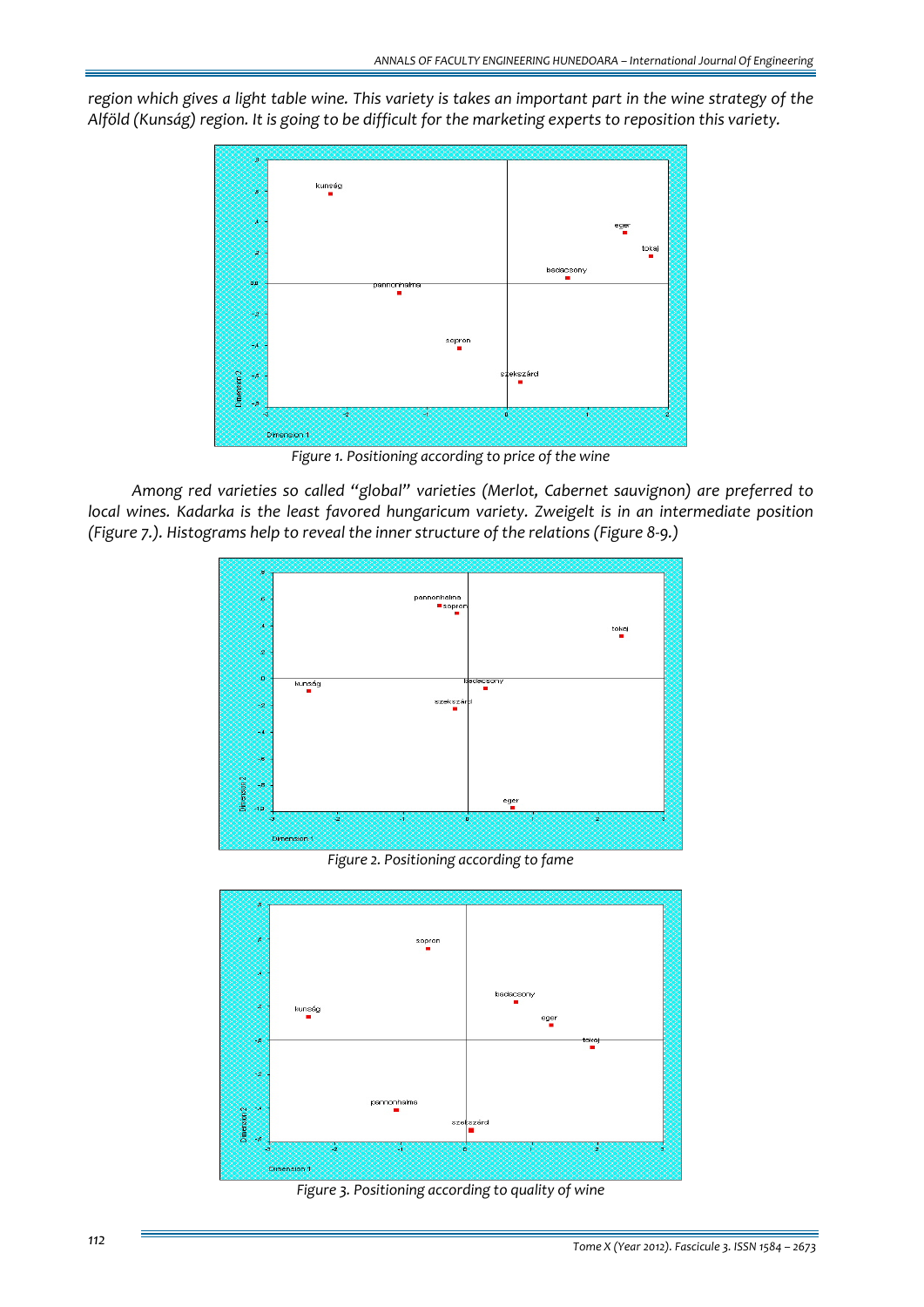

*Figure 4. Positioning of white varieties*





*Figure 7. Positioning of red varieties*